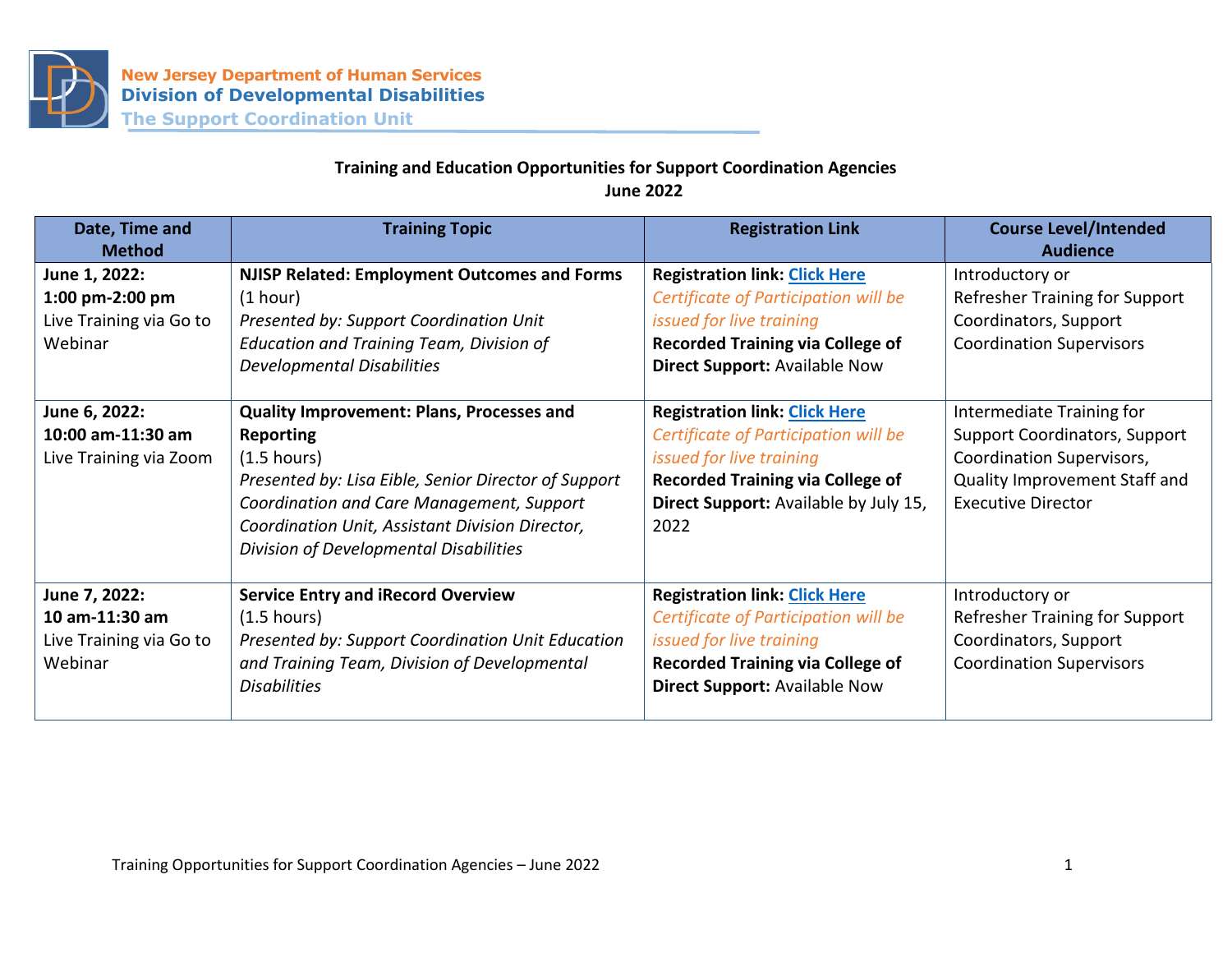

| June 8, 2022:<br>10:00 am-11:00 am<br>Live Training via Go to<br>Webinar  | <b>NEW! Overview of Division of Disability Services</b><br>(DDS)<br>(1 hour)<br>Presented by: Dianna Maurone, Administrator,<br>Information and Referral Services & Personal<br>Assistance Services Program (PASP), Department of<br>Human Services, Division of Disability Services                                          | <b>Registration link: Click Here</b><br>Certificate of Participation will be<br>issued for live training<br><b>Recorded Training via College of</b><br>Direct Support: Available by July 15,<br>2022 | Introductory or<br>Refresher Training for Support<br>Coordinators, Support<br><b>Coordination Supervisors</b>                                         |
|---------------------------------------------------------------------------|-------------------------------------------------------------------------------------------------------------------------------------------------------------------------------------------------------------------------------------------------------------------------------------------------------------------------------|------------------------------------------------------------------------------------------------------------------------------------------------------------------------------------------------------|-------------------------------------------------------------------------------------------------------------------------------------------------------|
| June 9, 2022:<br>1:00 pm-2:00 pm<br>Live Training via Go to<br>Webinar    | <b>NEW! Support Coordination Unit Webinar for</b><br><b>SCAs: Support Coordination Agency Update</b><br>Webinar<br>(1 hour)<br>Presented by: Lisa Eible, Senior Director of Support<br>Coordination and Care Management, Support<br>Coordination Unit, Assistant Division Director,<br>Division of Developmental Disabilities | <b>Registration link: Click Here</b><br><b>Recorded Past Webinars: Available</b><br><b>Here</b>                                                                                                      | Informational Session for<br><b>Support Coordinators, Support</b><br>Coordination Supervisors,<br>Quality Improvement Staff and<br>Agency Leadership. |
| June 13, 2022:<br>10:00 am-11:30 am<br>Live Training via Go to<br>Webinar | <b>Policy and Procedure Manual Review</b><br>(1.5 hours)<br>Presented by: Udeshika Gamage, QAS, Maureen<br>McCarthy, Assistant Director, and Cheryl Betz,<br>Director, Support Coordination Unit,<br>Communication, Administration and Regulation<br>Team, Division of Developmental Disabilities                             | <b>Registration link: Click Here</b><br>Certificate of Participation will be<br>issued for live training<br><b>Recorded Training via College of</b><br>Direct Support: Available by July 15,<br>2022 | Introductory Training for<br><b>Support Coordinators, Support</b><br>Coordination Supervisors,<br>Quality Improvement Staff and<br>Agency Leadership  |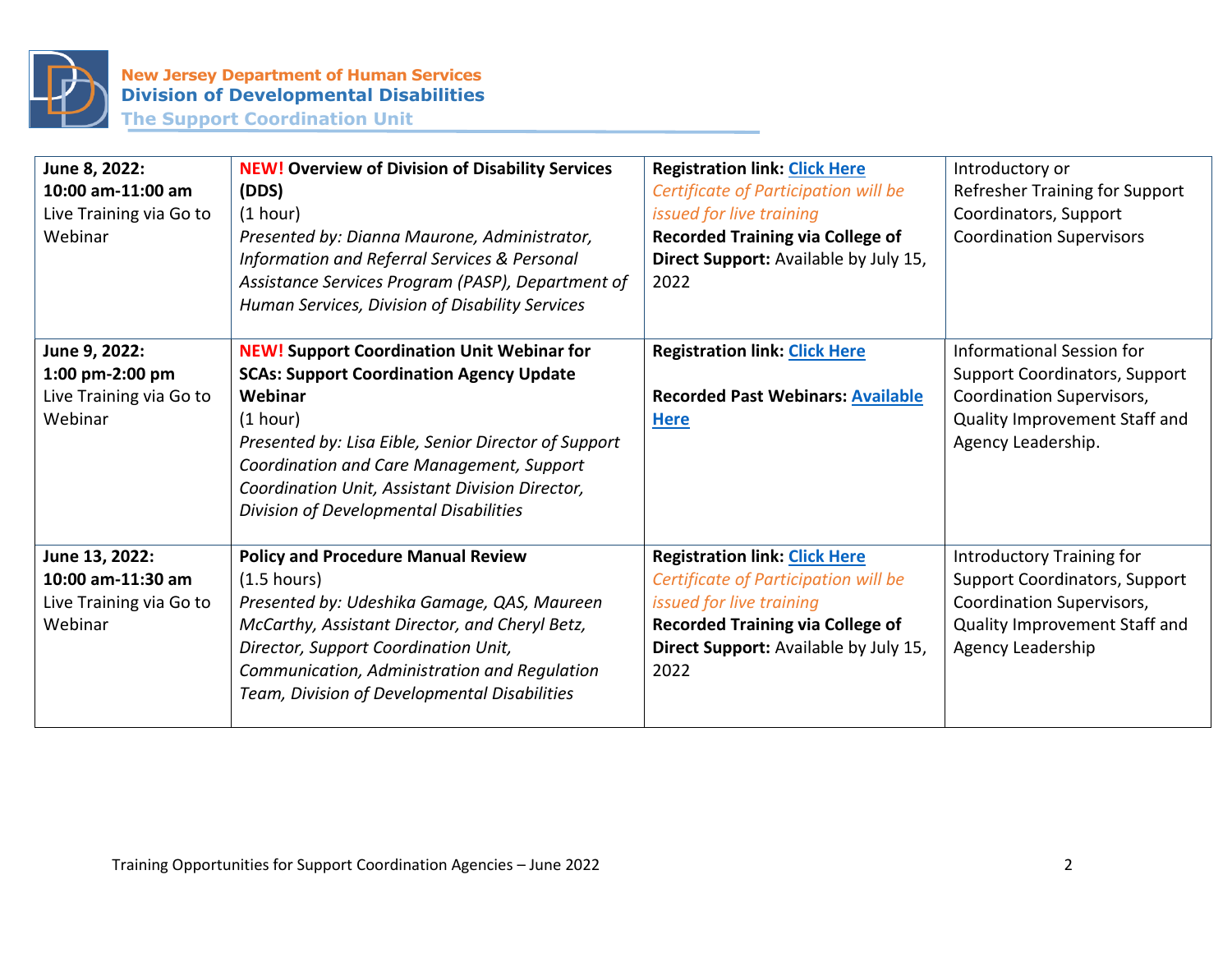

**June 15, 2022: 10:00 am-11:30 am** Live Training via Go to Webinar **NEW! Overview of NJ Division of Vocational Rehabilitation Services** (1.5 hours) *Presented by: Tiffany Hood, Program Planning and Development Specialist, Community Rehabilitation Programs Unit, Division of Vocational Rehabilitation Services* **Registration link: [Click Here](https://register.gotowebinar.com/register/4346698640612945421)** *Certificate of Participation will be issued for live training* **Recorded Training via College of Direct Support:** Available by July 15, 2022 Introductory or Refresher Training for Support Coordinators, Support Coordination Supervisors **June 20, 2022: 10:00 am-11:30 am** Live Training via Go to Webinar **NJISP Related: Process and Documentation** (1.5 hours) *Presented by: Support Coordination Unit Education and Training Team, Division of Developmental Disabilities* **Registration link: [Click Here](https://register.gotowebinar.com/register/5642352148574249997)** *Certificate of Participation will be issued for live training* **Recorded Training via College of Direct Support:** Available Now Introductory or Refresher Training for Support Coordinators, Support Coordination Supervisors **June 21, 2022: 1:00 pm-2:30 pm** Live Training via Go to Webinar **Writing Effective Monthly Monitoring Tools** (1.5 hours) *Presented by: Support Coordination Unit Education and Training Team, Division of Developmental Disabilities* **Registration link: [Click Here](https://register.gotowebinar.com/register/8413815242406915599)** *Certificate of Participation will be issued for live training* **Recorded Training via College of Direct Support:** Available by June 1, 2022 Introductory or Refresher Training for Support Coordinators, Support Coordination Supervisors **June 22, 2022: 10:00 am-11:30 am** Live Training via Go to Webinar **NEW! Service Utilization-Waiver Requirement** (1.5 hours) *Presented by: Greg Leonardi, Waiver Quality and Compliance Unit, Daniel Frade, Assistant Director, Evaluation, Quality and Compliance-SCU, Division of Developmental Disabilities* **Registration link: [Click Here](https://register.gotowebinar.com/register/2383393086776495373)** *Certificate of Participation will be issued for live training* **Recorded Training via College of Direct Support:** Available by July 15, 2022 Introductory or Refresher Training for Support Coordinators, Support Coordination Supervisors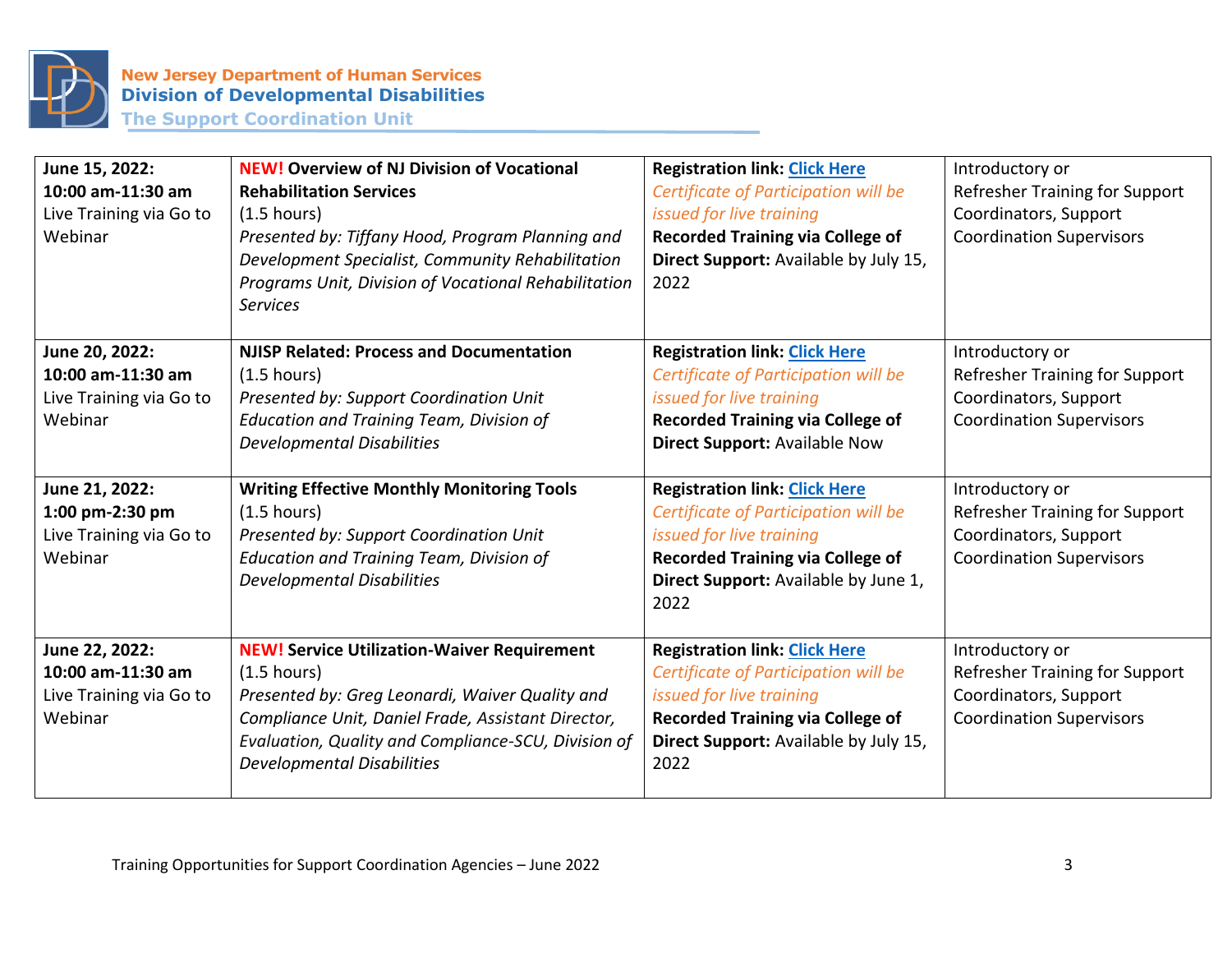

**June 24, 2022: 1:00 pm-2:30 pm** Live Training via Go to Webinar **NJISP Related: NJCAT and PCPT** (1.5 hours) *Presented by: Support Coordination Unit Education and Training Team, Division of Developmental Disabilities* **Registration link: [Click Here](https://register.gotowebinar.com/register/6705998806563910415)** *Certificate of Participation will be issued for live training* **Recorded Training via College of Direct Support:** Available Now Introductory or Refresher Training for Support Coordinators, Support Coordination Supervisors **June 27 2022: 12:00 pm- 1:00 pm** Live Training via Zoom **Easterseals Agency with Choice: Documentation and Fiscal Considerations When Utilizing Self-Directed Employees in Service Plans** *Presented by: Easterseals NJ* **Registration link: [Click Here](https://eastersealsnj.zoom.us/meeting/register/tJUocu2rpzkiGd3sphUXn0MP94GXuCB8U8nx)** | Introductory or Refresher Training for Support Coordinators, Support Coordination Supervisors **June 28, 2022: 1:00 pm-2:30 pm** Live Training via Go to Webinar **Writing an Individual Support Plan: Supporting the Vision by Connecting Conversations, Tools and Assessments** (1.5 hours) *Presented by: Support Coordination Unit Education and Training Team, Division of Developmental Disabilities* **Registration link: [Click Here](https://register.gotowebinar.com/register/5208661881626032143)** *Certificate of Participation will be issued for live training* **Recorded Training via College of Direct Support:** Available by July 15, 2022 Introductory or Refresher Training for Support Coordinators, Support Coordination Supervisors **June 29, 2022: 10 am-11:00 am** Live Training via Go to Webinar **Writing Effective Outcomes and Meeting Benchmarks** (1 hour) *Presented by: Support Coordination Unit Education and Training Team, Division of Developmental Disabilities* **Registration link: [Click Here](https://register.gotowebinar.com/register/2866136965486488588)** *Certificate of Participation will be issued for live training* **Recorded Training via College of Direct Support:** Available by June 1, 2022 Introductory or Refresher Training for Support Coordinators, Support Coordination Supervisors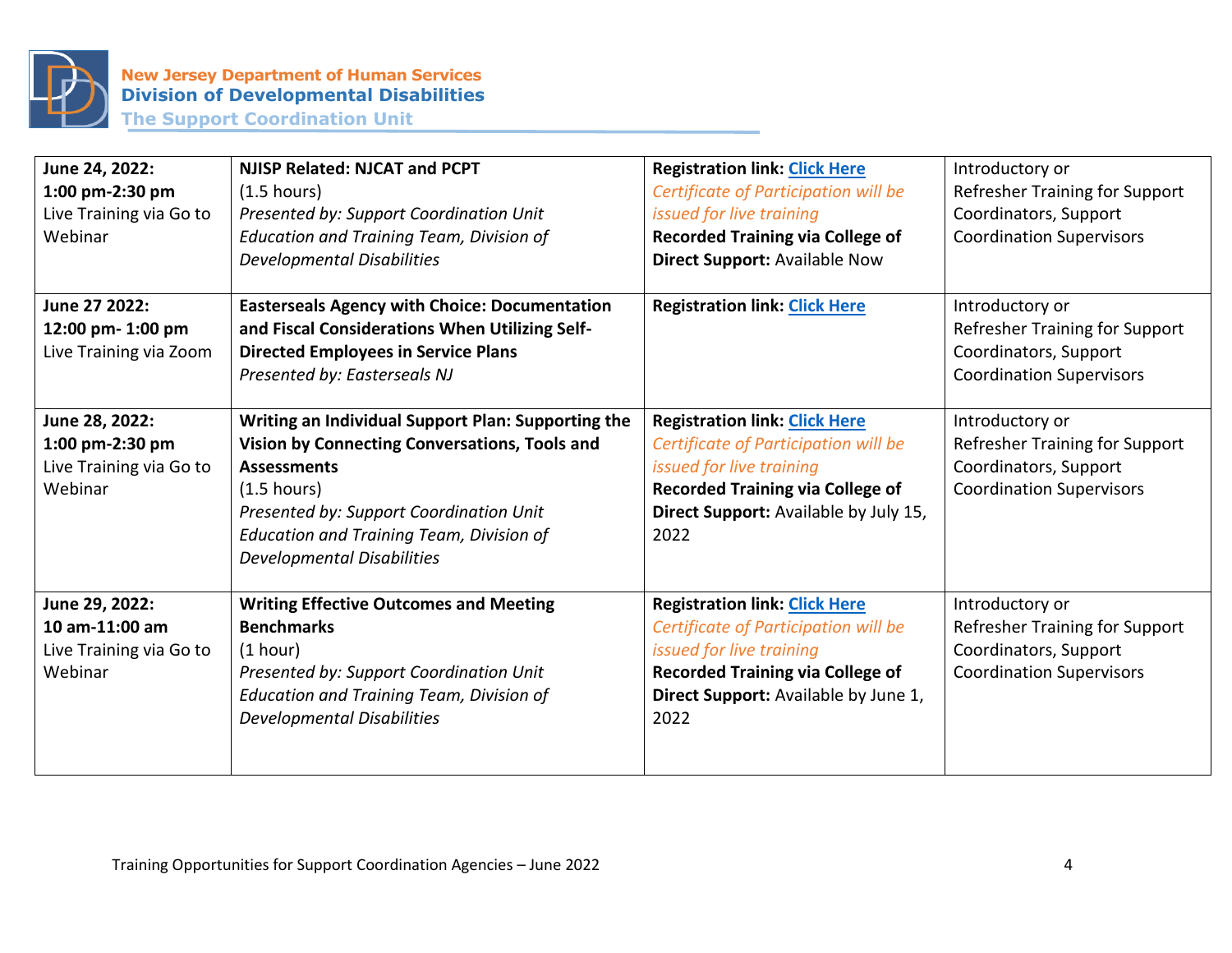

| June 29, 2022:<br>1:00 pm-2:30pm<br>Live Training via Zoom             | Quality Improvement: Plans, Processes and<br><b>Reporting</b><br>(1.5 hours)<br>Presented by: Support Coordination Unit<br><b>Education and Training Team, Division of</b><br><b>Developmental Disabilities</b>               | <b>Registration link: Click Here</b><br>Certificate of Participation will be<br>issued for live training<br><b>Recorded Training via College of</b><br>Direct Support: Available by July 15,<br>2022 | Intermediate Training for<br><b>Support Coordinators, Support</b><br>Coordination Supervisors,<br>Quality Improvement Staff and<br><b>Executive Director</b>         |
|------------------------------------------------------------------------|-------------------------------------------------------------------------------------------------------------------------------------------------------------------------------------------------------------------------------|------------------------------------------------------------------------------------------------------------------------------------------------------------------------------------------------------|----------------------------------------------------------------------------------------------------------------------------------------------------------------------|
| June 30, 2022:<br>1:00 pm-2:30pm<br>Live Training via Go to<br>Webinar | <b>Connecting Services to the Person's Outcomes and</b><br><b>Vision</b><br>$(1.5 \text{ hours})$<br>Presented by: Support Coordination Unit<br><b>Education and Training Team, Division of</b><br>Developmental Disabilities | <b>Registration link: Click Here</b><br>Certificate of Participation will be<br>issued for live training<br><b>Recorded Training via College of</b><br>Direct Support: Available by July 15,<br>2022 | Introductory or<br>Refresher Training for Support<br>Coordinators, Support<br><b>Coordination Supervisors</b>                                                        |
| <b>Available via You Tube</b><br><b>Recorded Training</b>              | <b>Community Living Education Project (CLEP)</b><br><b>Trainings</b>                                                                                                                                                          | <b>Click Here to View</b>                                                                                                                                                                            | Introductory or<br><b>Refresher Training for Support</b><br>Coordinators, Support<br>Coordination Supervisors,<br>Quality Improvement Staff and<br>Agency Leadership |